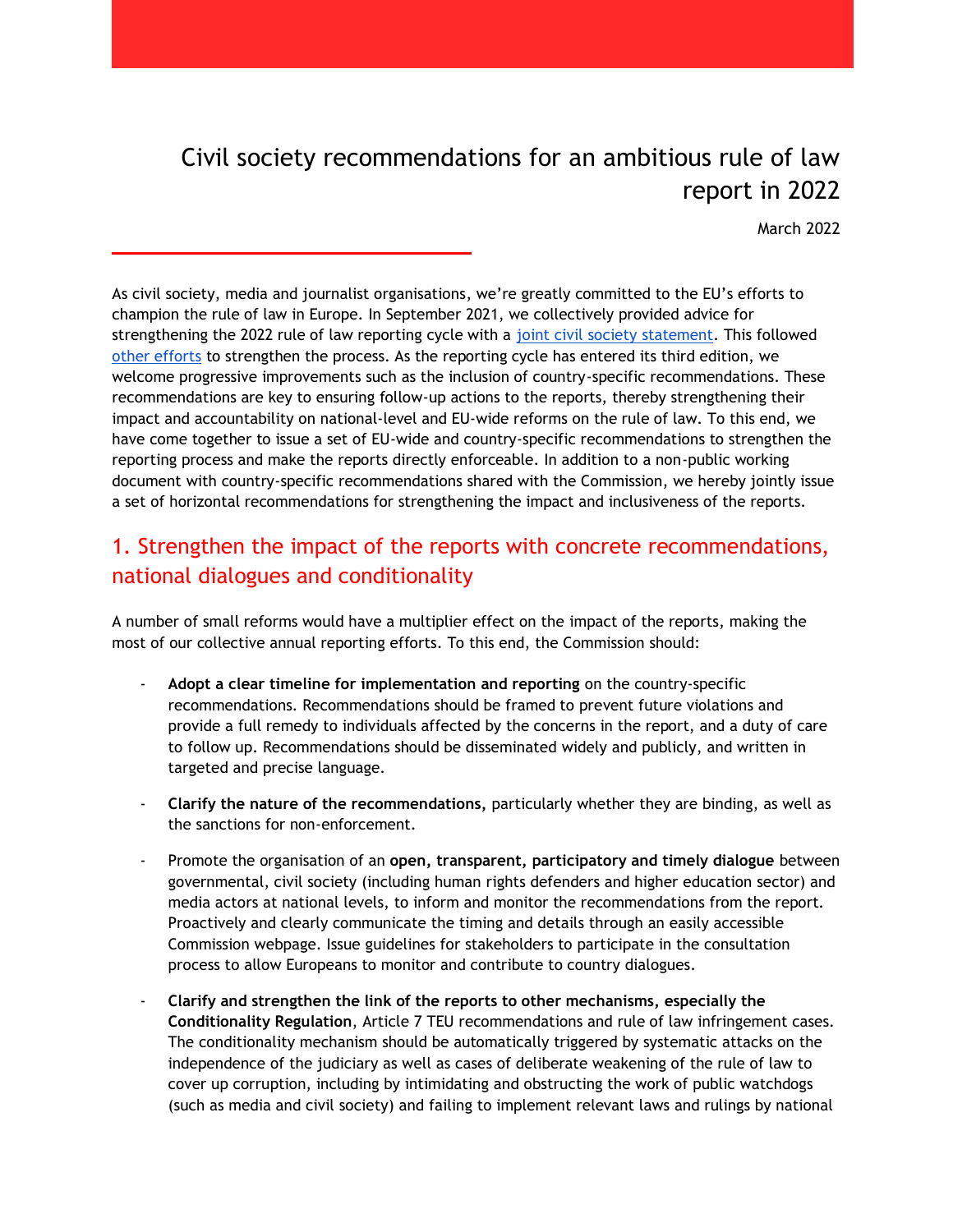and supranational courts. The Commission should use all its powers, including guidance and infringement proceedings, to promote and enforce international standards on the independence of the justice system. The regulations on the funding conditionality should also ensure that carrying out this procedure does not punish EU people for the actions of their governments by diverting rather than cutting funding as required.

- **Link the annual reporting to EU enforcement action** on the rule of law more explicitly. This could be done by covering enforcement steps on previous rule of law breaches in subsequent rule of law reports, for instance.

### 2. Formalise the consultation and dialogue process to ensure inclusive and meaningful participation of all actors

Many of our [previously issued concerns](https://epd.eu/2021/09/22/cso-statement-eu-ruleoflaw/) regarding the inclusiveness of the consultation process remain unaddressed. This year's public consultation was announced just days before its launch and did not foresee more time to provide input. The calendar of country consultations has not yet been announced publicly and we have no indication our recommendations for the methodology have been addressed. Our previously-issued recommendations for strengthening the inclusiveness of this multi-stakeholder process thus remain valid.

#### 3. Act on the priority recommendations of civil society

Finally, we put forward the following priority recommendations that apply across the Member States. These Europe-wide reforms are essential to the future of democracy, the rule of law and human rights in the EU. To this end, the Commission should:

- Acknowledge and act on the alarming trend of the contestation of the authority and nonimplementation of the decisions of the EU's Court of Justice (CJEU) and the European Court of Human Rights (ECtHR) as a systemic rule of law issue.
- Adopt an ambitious directive against SLAPPs with procedural and other safeguards that apply to national as well as cross-border cases, and encourage Member States to repeal criminal defamation, libel and slander laws in line with international standards.
- Adopt strict country-specific recommendations on the independence of media regulatory bodies and the independence of public service media, support media councils and efficient selfregulatory measures, and ensure full transparency of media ownership.
- Structure and expand the assessment on civic space and an enabling framework for civil society organisations and human rights defenders in the reports.
- Adopt a comprehensive strategy on civic space as well as guidelines on the protection of human rights defenders in the EU.
- Comprehensively track and assess the impact of COVID-19 emergency measures on the rule of law and human rights throughout the reports and recommendations.